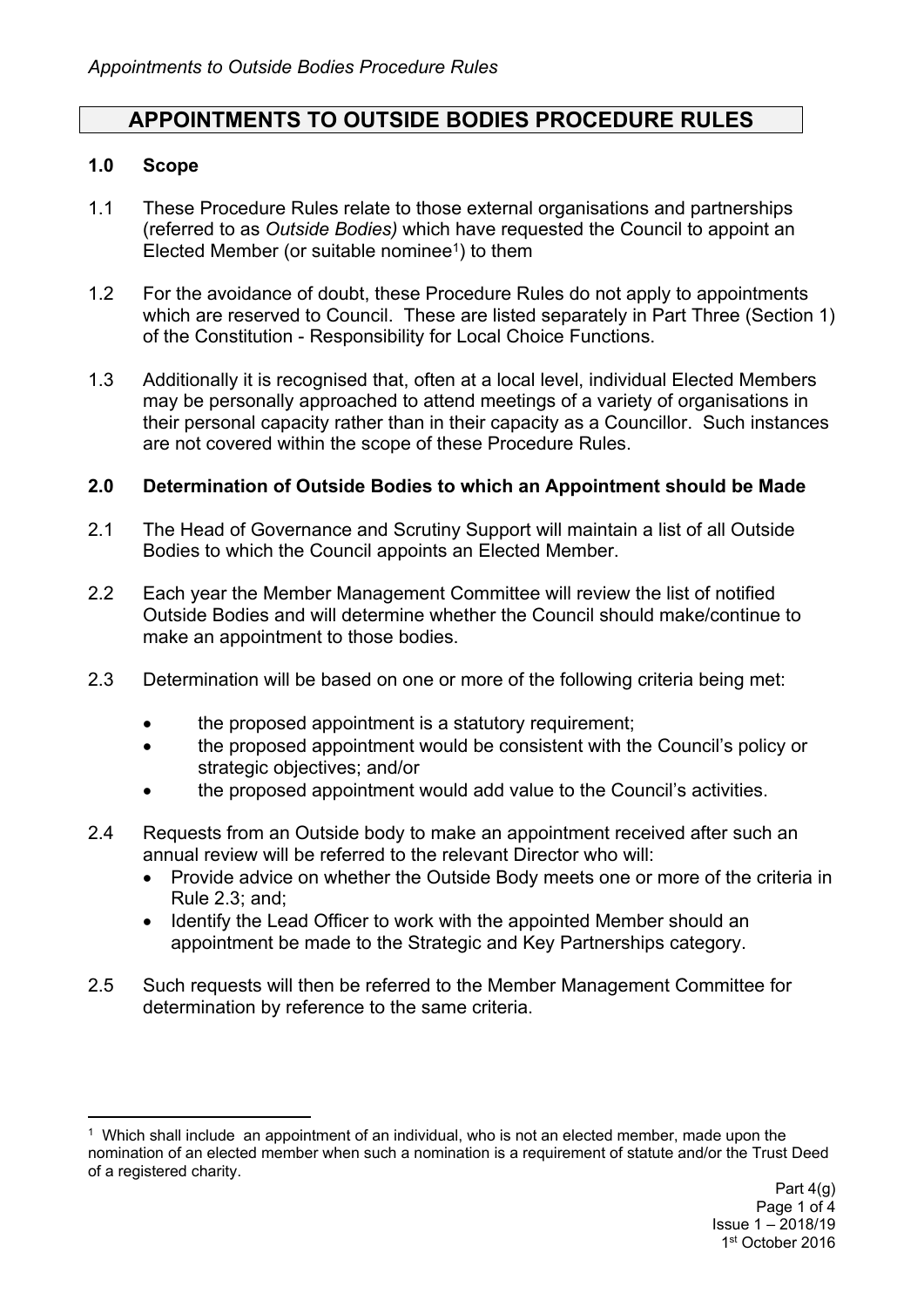# **3.0 Determination of how an Appointment should be made**

- 3.1 Where an organisation is deemed to have met one or more of these criteria, the Member Management Committee will allocate it into one of the following categories.
	- **Strategic and Key Partnerships** participation contributes to the Council's strategic functions, priorities and community leadership role.
	- **Community and Local Engagement** not necessary to fulfil strategic or key partnership role but, nonetheless, beneficial in terms of leading, engaging and supporting the community from an or ward perspective
- 3.2 Where an Outside Body has been categorised as **Strategic and Key Partnership**, appointment to it will be made by the Member Management Committee**.**
- 3.3 Where an Outside Body has been categorised as **Community and Local Engagement**, appointment to it will be made by the appropriate Community **Committee.**
- 3.4 Where it is not clear as to which particular Community Committee should make an appointment, the Member Management Committee will refer the request to the relevant Community Committee Chairs who will determine which is the appropriate Community Committee to make the appointment. This will be reported to the next meeting of the Community Committee.

# **4.0 The Appointment Procedure**

# Strategic and Key Partnerships

- 4.1 The Member Management Committee will first consider whether it is appropriate for an appointment to be of a specific office holder<sup>2</sup> either by reference to the constitution of the outside body concerned or in the light of any other circumstances as determined by the Member Management Committee. Such appointments will then be offered on this basis.
- 4.2 Nominations will then be sought for the remaining places. The Member Management Committee should have regard to a Member's current interests prior to making any appointment. The Member Management Committee will have regard to the principle of securing an overall allocation of places which reflects the proportion of Members from each Political Group on the Council as a whole.
- 4.3 All appointments are subject to annual change unless otherwise stated in the constitution of the external organisation. Each appointment (including in-year replacements) runs for the municipal year, ending at the next Annual Council Meeting.

<sup>2</sup> For example it may be considered necessary or otherwise appropriate to appoint a specific Executive Board Member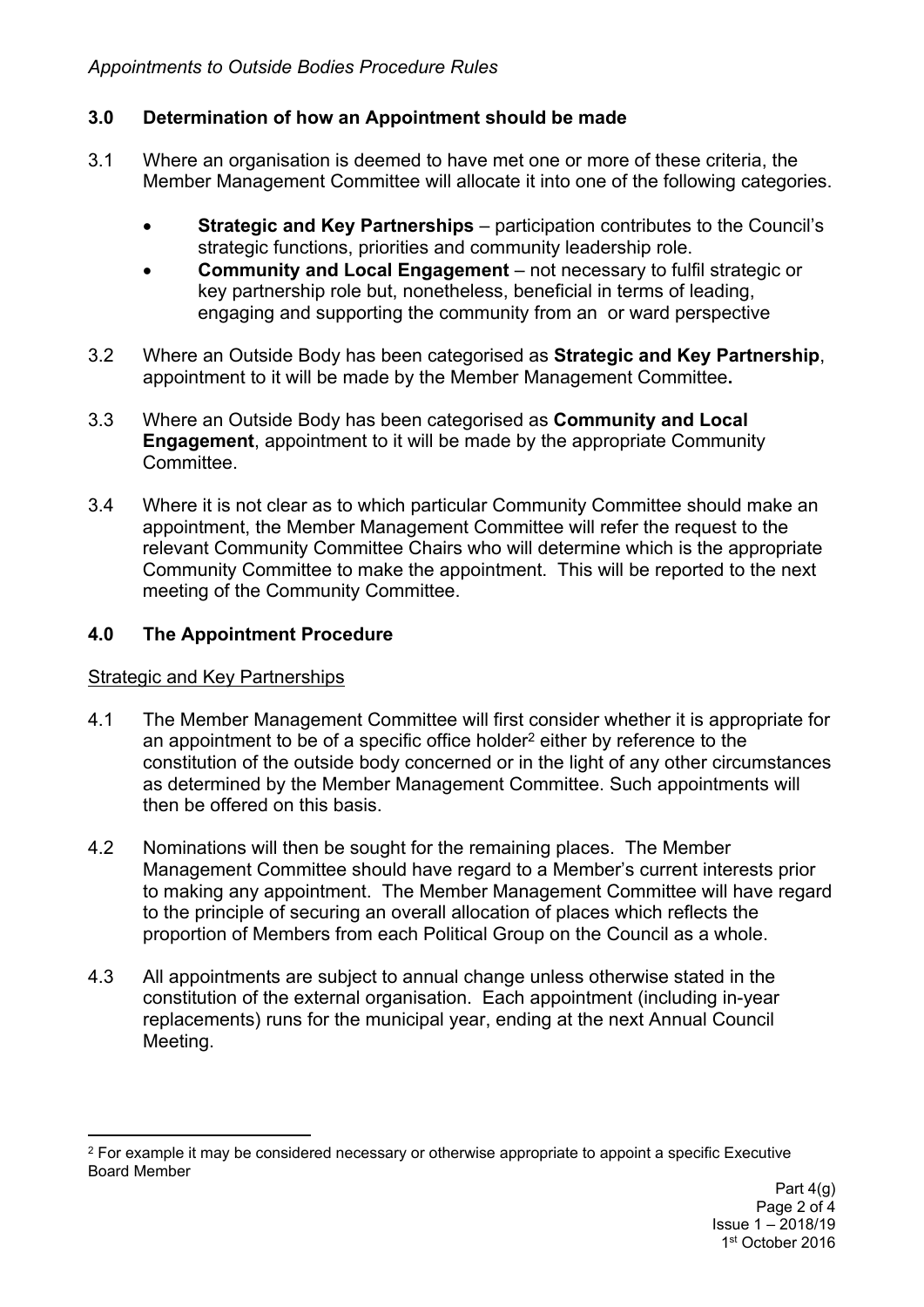# *Appointments to Outside Bodies Procedure Rules*

- 4.4 Elected Members<sup>3</sup> will fill all available appointments but it is recognised that Party Groups may not wish to take up vacancies which are made available to them. In such circumstances vacancies will be notified to the Member Management Committee and agreement sought as to whether the vacancy will be filled.
- 4.5 A vacancy occurring during the municipal year will normally be referred to the Member Management Committee for an appointment to be made, having regard to the principles as described above.
- 4.6 The City Solicitor will have delegated authority to make an appointment in the following circumstances:
	- (i) where an appointment has been agreed by the Member Management Committee as a Whips nominee and the appropriate group Whip subsequently submits a nomination;
	- (ii) where a group Whip wishes to replace a Member previously approved by the Member Management Committee with another Member of the same group; and/or
	- (iii) where an organisation requires an appointment prior to the next meeting of the Member Management Committee, subject to this appointment being agreed by all Group Whips or their nominee.

That any instances of this delegation being used be reported to the next meeting of the Member Management Committee

### Community and Local Partnerships

- 4.7 The Community Committee will first consider whether it is appropriate for an appointment to be of a specific office holder<sup>4</sup> either by reference to the constitution of the outside body concerned or in the light of any other circumstances as determined by the Community Committee. Such appointments will then be offered on this basis.
- 4.8 Nominations will then be sought for the remaining places, having regard to trying to secure an overall allocation of places which reflects the proportion of Members from each Political Group on the area as a whole.
- 4.9 Elected Members<sup>5</sup> will fill all available appointments but it is recognised that Party Groups may not wish to take up vacancies which are made available to them. In

<sup>&</sup>lt;sup>3</sup> Section 249 Local Government Act 1972 states that Aldermen and Honorary Freemen may attend and take part in civic ceremonies but do not have the right to attend Council/committee meetings or receive any allowances or payments under a Members Allowance Scheme. This establishes the principle that such persons should not to be treated as Councillors, and therefore cannot be appointed to outside bodies in place of a Councillor if the request from an organisation is for a Councillor

<sup>&</sup>lt;sup>4</sup> For example it may be considered necessary or otherwise appropriate to appoint a specific Ward Member <sup>5</sup> Section 249 Local Government Act 1972 states that Aldermen and Honorary Freemen may attend and take part in civic ceremonies but do not have the right to attend Council/committee meetings or receive any allowances or payments under a Members Allowance Scheme. This establishes the principle that such persons should not to be treated as Councillors, and therefore cannot be appointed to outside bodies in place of a Councillor if the request from an organisation is for a Councillor